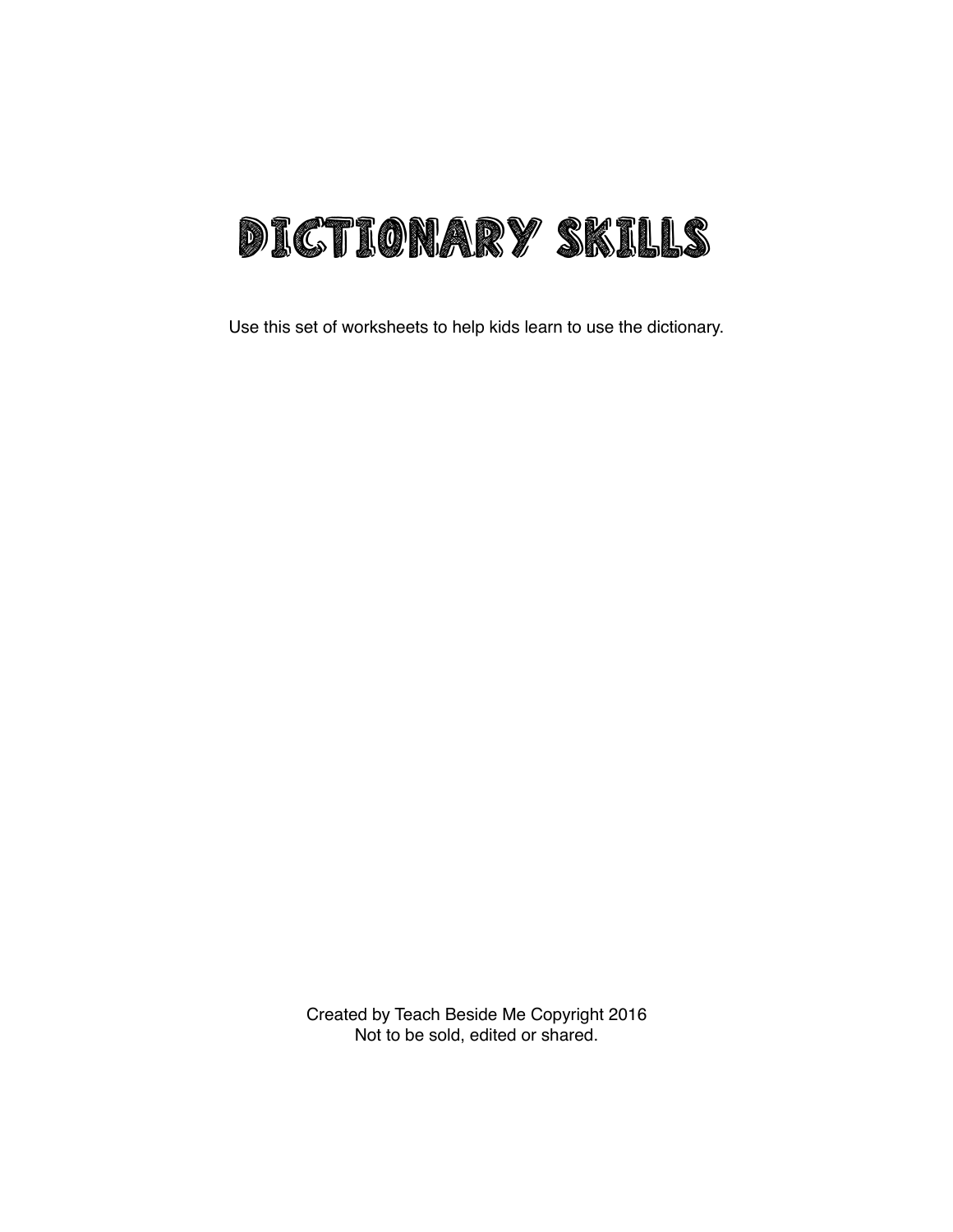## New Word Log Sheet

Keep a record of new words you come across in your reading. Look them up in the dictionary and then try using them in real life!

| <b>New Word</b> | Part of Speech | <b>Definition</b> | <b>Sentence</b> | I used it |
|-----------------|----------------|-------------------|-----------------|-----------|
|                 |                |                   |                 |           |
|                 |                |                   |                 |           |
|                 |                |                   |                 |           |
|                 |                |                   |                 |           |
|                 |                |                   |                 |           |
|                 |                |                   |                 |           |
|                 |                |                   |                 |           |
|                 |                |                   |                 |           |
|                 |                |                   |                 |           |
|                 |                |                   |                 |           |
|                 |                |                   |                 |           |
|                 |                |                   |                 |           |
|                 |                |                   |                 |           |
|                 |                |                   |                 |           |
|                 |                |                   |                 |           |
|                 |                |                   |                 |           |
|                 |                |                   |                 |           |
|                 |                |                   |                 |           |
|                 |                |                   |                 |           |
|                 |                |                   |                 |           |
|                 |                |                   |                 |           |
|                 |                |                   |                 |           |
|                 |                |                   |                 |           |
|                 |                |                   |                 |           |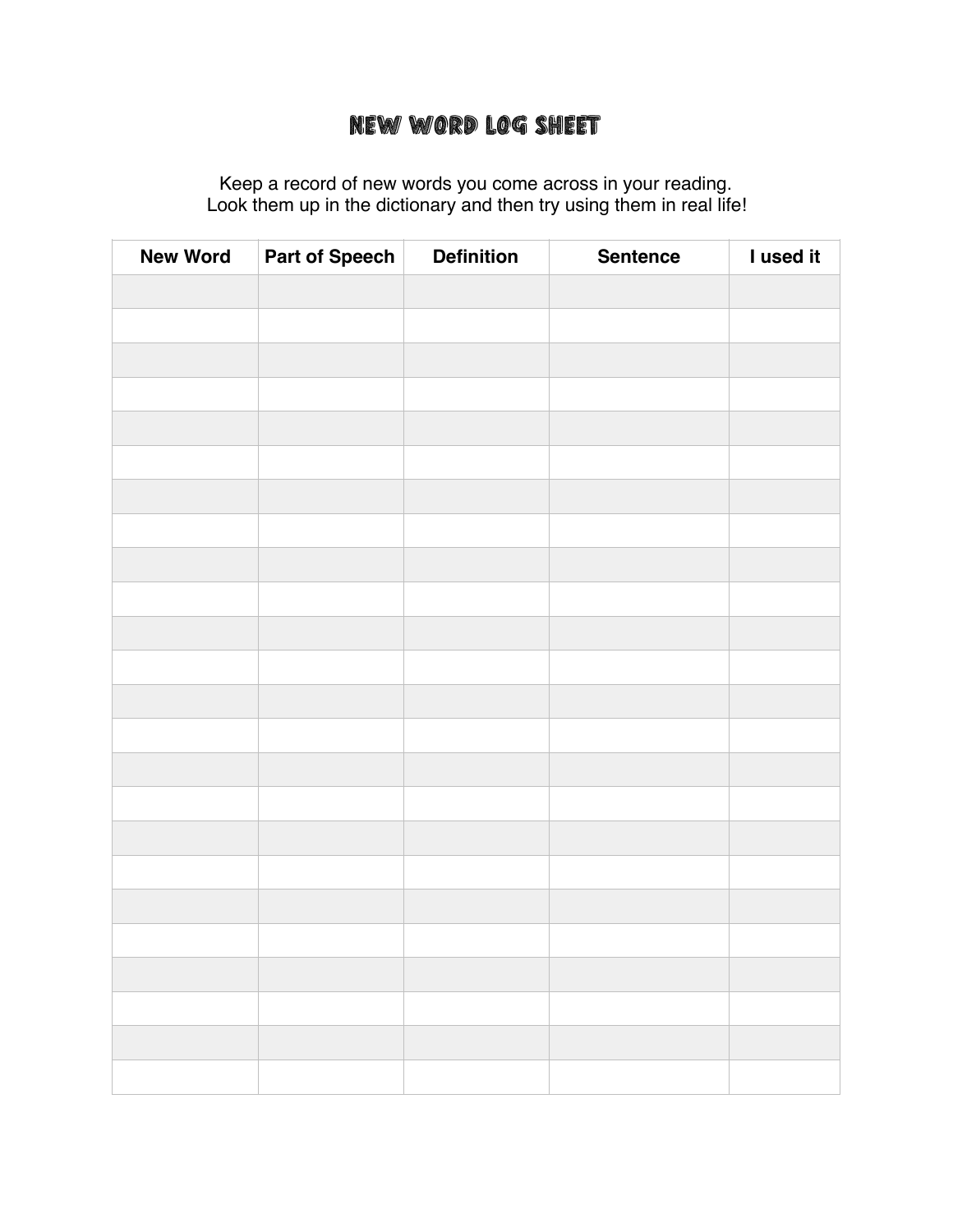## Alphabetizing Words

Write each list of words in alphabetical order. To put words in alphabetical order, start with the first letter of each word. If there is more than one word starting with the same letter, you move to the second letter of the word and so on.

| Always   | Solar            | Glasses           | Apple           | <b>Tennis</b>   |
|----------|------------------|-------------------|-----------------|-----------------|
| Flag     | Crowded          | <b>Television</b> | <b>Banana</b>   | Language        |
| Pencil   | <b>Butterfly</b> | Million           | Umbrella        | Interesting     |
| Potato   | Sweater          | Eraser            | Chicken         | Menu            |
| Ceiling  | Notebook         | <b>Muscles</b>    | Spoon           | Vacation        |
| Knight   | Kleenex          | <b>Bookshelf</b>  | Sunshine        | Watermelon      |
| Total    | Exercise         | College           | Picture         | Christmas       |
| Necklace | Total            | Costume           | Letters         | <b>Scissors</b> |
| Calendar | Mailbox          | Piano             | Weather         | <b>Bicycle</b>  |
| Shoes    | Puzzle           | Flower            | <b>Truck</b>    | Jumping         |
| Pajamas  | Mustache         | Smile             | Marker          | Forward         |
| Pretend  | Journal          | Lion              | <b>Backpack</b> | Artist          |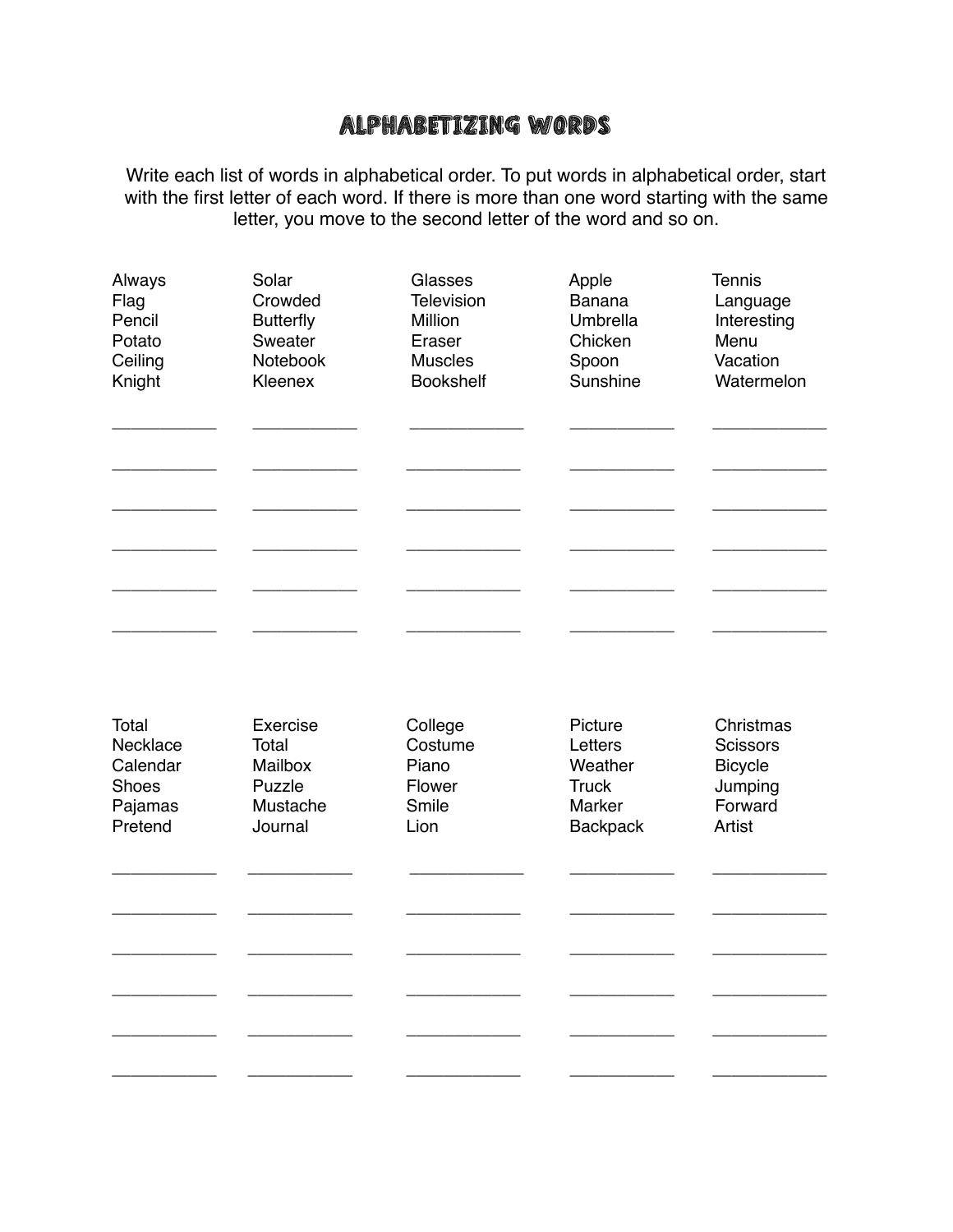## Learning The Parts of the Dictionary

Choose a page in your dictionary and follow the directions below to learn the different parts of the dictionary and the definitions.

1. On the top corners of the page look for the guide words. Guide words are the first and last words defined on that page. This helps you find words more quickly in the dictionary. Write the guide words you see on your chosen page:

\_\_\_\_\_\_\_\_\_\_\_\_\_\_\_\_\_\_\_\_\_\_\_\_\_\_\_\_\_\_\_\_\_\_\_\_\_\_\_\_\_\_\_\_\_\_\_\_\_\_\_\_\_\_\_\_\_\_\_\_\_\_\_\_\_

\_\_\_\_\_\_\_\_\_\_\_\_\_\_\_\_\_\_\_\_\_\_\_\_\_\_\_\_\_\_\_\_\_\_\_\_\_\_\_\_\_\_\_\_\_\_\_\_\_\_\_\_\_\_\_\_\_\_\_\_\_\_\_\_\_

- 2. Choose a word on the page that is not familiar to you and write that word here:
- 3. What is the part of speech for your chosen word? They are abbreviations in the dictionary. \_\_\_\_\_\_\_\_\_\_\_\_\_\_\_\_\_\_\_\_\_\_\_\_\_\_\_\_\_\_\_\_\_\_\_\_\_\_\_\_\_\_\_\_\_\_\_\_\_\_\_\_\_\_\_\_

4. What is the plural form of the word? \_\_\_\_\_\_\_\_\_\_\_\_\_\_\_\_\_\_\_\_\_\_\_\_\_\_\_\_\_\_\_\_\_\_\_\_

5. What is the origin of the word? The origin is the root word that the word comes from. Usually a Latin or Greek word \_\_\_\_\_\_\_\_\_\_\_\_\_\_\_\_\_\_\_\_\_\_\_\_\_\_\_\_\_\_\_\_\_\_\_\_\_\_\_\_

6. How many different definitions of the word are there?

7. Write the first definition here: \_\_\_\_\_\_\_\_\_\_\_\_\_\_\_\_\_\_\_\_\_\_\_\_\_\_\_\_\_\_\_\_\_\_\_\_\_\_\_\_\_\_

8. Is there a cross reference to another word or definition? (see also) What is that word?

\_\_\_\_\_\_\_\_\_\_\_\_\_\_\_\_\_\_\_\_\_\_\_\_\_\_\_\_\_\_\_\_\_\_\_\_\_\_\_\_\_\_\_\_\_\_\_\_\_\_\_\_\_\_\_\_\_\_\_\_\_\_\_\_\_\_\_\_

\_\_\_\_\_\_\_\_\_\_\_\_\_\_\_\_\_\_\_\_\_\_\_\_\_\_\_\_\_\_\_\_\_\_\_\_\_\_\_\_\_\_\_\_\_\_\_\_\_\_\_\_\_\_\_\_\_\_\_\_\_\_\_\_\_\_\_\_

\_\_\_\_\_\_\_\_\_\_\_\_\_\_\_\_\_\_\_\_\_\_\_\_\_\_\_\_\_\_\_\_\_\_\_\_\_\_\_\_\_\_\_\_\_\_\_\_\_\_\_\_\_\_\_\_\_\_\_\_\_\_\_\_\_\_\_\_\_

\_\_\_\_\_\_\_\_\_\_\_\_\_\_\_\_\_\_\_\_\_\_\_\_\_\_\_\_\_\_\_\_\_\_\_\_\_\_\_\_\_\_\_\_\_\_\_\_\_\_\_\_\_\_\_\_\_\_\_\_\_\_\_\_\_\_\_\_\_

\_\_\_\_\_\_\_\_\_\_\_\_\_\_\_\_\_\_\_\_\_\_\_\_\_\_\_\_\_\_\_\_\_\_\_\_\_\_\_\_\_\_\_\_\_\_\_\_\_\_\_\_\_\_\_\_\_\_\_\_\_\_\_\_\_\_\_\_ \_\_\_\_\_\_\_\_\_\_\_\_\_\_\_\_\_\_\_\_\_\_\_\_\_\_\_\_\_\_\_\_\_\_\_\_\_\_\_\_\_\_\_\_\_\_\_\_\_\_\_\_\_\_\_\_\_\_\_\_\_\_\_\_\_\_\_\_

9. Are there any synonyms (words with similar meanings) listed for your word?

10. What words are listed before and after your chosen word?

11. Write your word in a sentence. \_\_\_\_\_\_\_\_\_\_\_\_\_\_\_\_\_\_\_\_\_\_\_\_\_\_\_\_\_\_\_\_\_\_\_\_\_\_\_\_\_